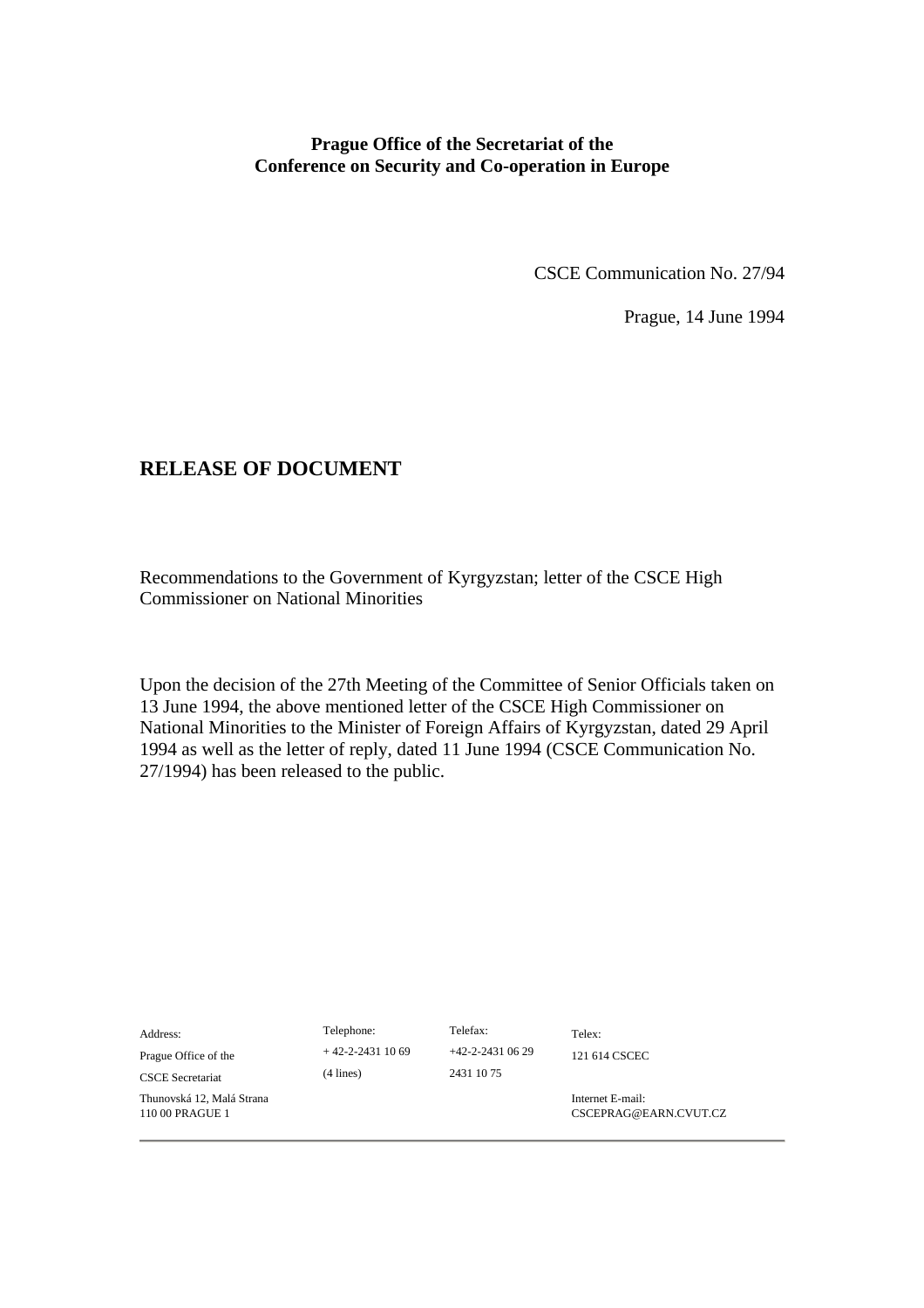C S C E High Commissioner on National Minorities

Her Excellency Mrs Roza Isakovna Otunbayeva Minister for Foreign Affairs of the Republic of Kyrgyzstan 720050 BISHKEK Republic of Kyrgyzstan

The Hague Reference : 29 April 1994 No 2369/94/L

Your Excellency,

During your absence I visited your country on 22 - 24 April 1994. I should like to express my gratitude to your Government for the kind reception it gave me and for its willingness to organise a most interesting programme of meetings.

During these contacts, one of the questions frequently discussed was how to encourage especially the members of the Russian ethnic group, many of whom have left Kyrgyzstan in recent years, to stay in your country and to contribute their skills to its development. In this connection, I should like to draw the attention of your Government to a memorandum signed on 30 March 1994 by Kazakhstan and the Russian Federation on the main principles regarding the citizenship and the legal status of citizens of both states who reside permanently on the territory of the other state. One of the main principles is, as President Nazarbayev commented later, "to ensure that if a Kazakh citizen moves to Russia he should be able to obtain citizenship there without question, without any delays; if he comes back to Kazakhstan, or a Russian decides to move to Kazakhstan permanently, he must be able to obtain citizenship right away."

It is the intention of the Governments of the Russian Federation and of Kazakhstan to elaborate these principles and to conclude a treaty along these lines. My recommendation to your Government is that you would try to follow a similar approach. It is important for Russians living in Kyrgyzstan to know that, if they would decide, for whatever reason, to return to Russia, they would not be strangers in their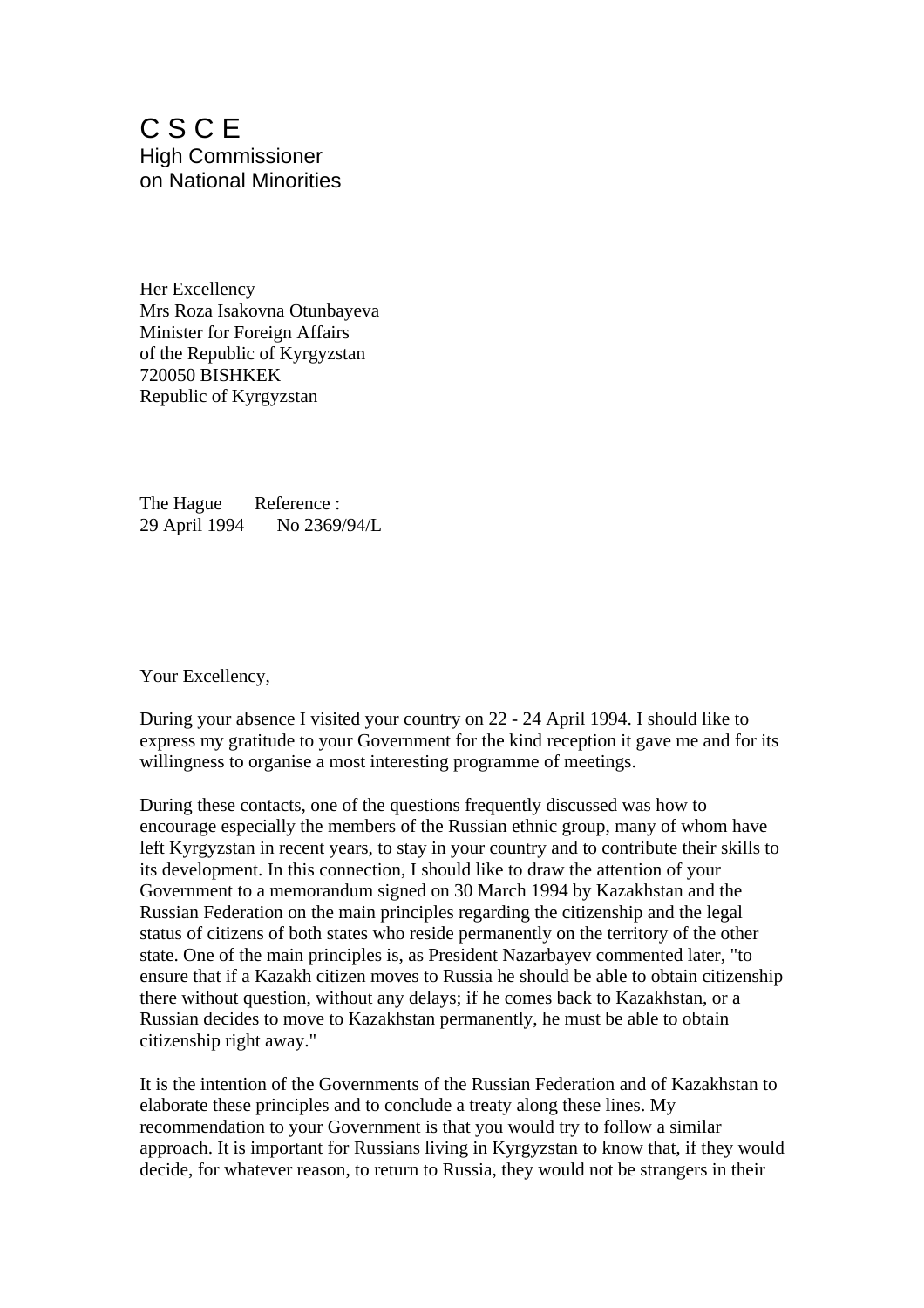country of origin, but would be able to acquire Russian citizenship rapidly and easily. Paradoxically, the knowledge would help to make them decide to stay in Kyrgyzstan. I would be highly interested in having your comments on this recommendation.

When I was received by President Akayev, he proposed that CSCE would organise a seminar in Bishkek in cooperation with your Government on the subject of the prevention of conflict between various ethnic groups. I welcome this proposal, and I will do my best to promote its implementation. It would be my view that apart from representatives of your Government and representatives of various ethnic groups living in your country, a number of international experts in this field would have to participate.

Yours sincerely,

[signature] Max van der Stoel CSCE High Commissioner on National Minorities

**Ministry of Foreign Affairs of the Kyrgyz Republic**  No. 3 3-08/13 Bishkek, 11 June 1994

 Unofficial translation (made by the HCNM's office)

His Excellency Mr. Max van der Stoel The CSCE High Commissioner on National Minorities

Your Excellency,

Availing myself of this opportunity, I would like once again to express gratitude for the attention you are paying to such a live issue for Kyrgyzstan as integration of national minorities in the Republic.

You are well aware that the President and the Government of the Republic are highly concerned about it and are paying the greatest attention to it, aiming at facilitation of the life of ethnic minorities in the territory of Kyrgyzstan to the highest degree. At present, on the initiative of the President of the Republic A. Akayev, an intensive work is being dome on elaboration of a National Programme on preventing migration